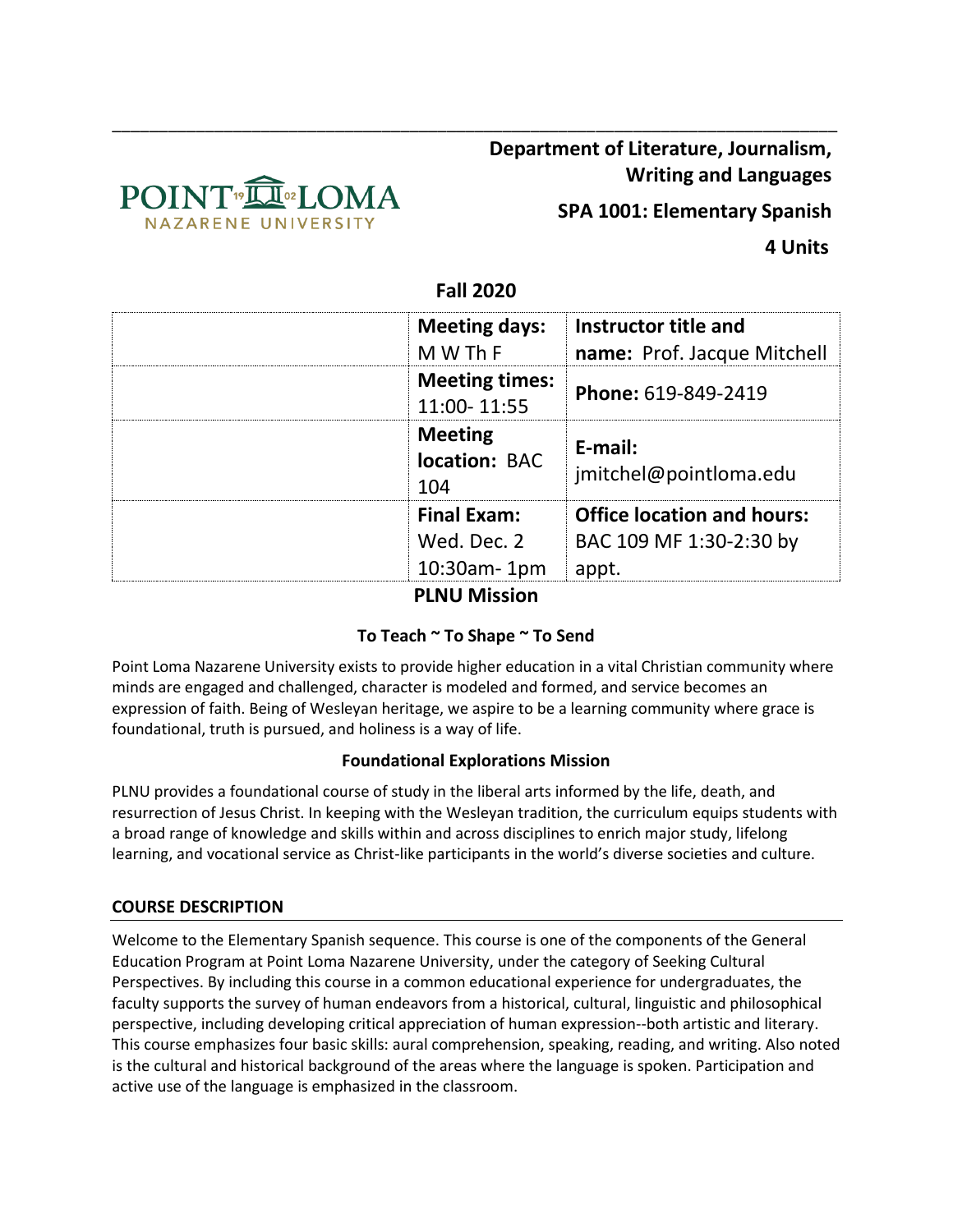#### **COURSE FORMAT**

This course will be taught remotely, whereby students will attend class synchronously via zoom once per week and participate interactively online three times per week. All class materials, assignments, and lectures can be found on Canvas. If students are unable to attend in-person classes, they can complete the work in the online interactive mode, but be sure to communicate with the professor, and observe the attendance policy.

#### **COURSE LEARNING OUTCOMES**

*By the end of the 1001-1002 sequence, students will be able to:*

- 1. Speak (application) at the mid to high novice level using (application) basic formulaic and memorized materials within the student's own experience. **(PLO 3)**
- 2. Recognize (comprehension, knowledge) basic connected discourse that uses (application) vocabulary and grammar within the student's own experience. **(PLO 2,5)**
- 3. Write (application, knowledge) discrete sentences as well as simple connected paragraphs using memorized vocabulary and grammar structures. **(PLO 1,5)**
- 4. Read (application) cultural texts that employ familiar vocabulary and cognates as well as learned grammatical structures. **(PLO 4)**
- 5. Demonstrate (application, knowledge) comprehension of basic cultural mores and patterns of living of the target culture(s) studied. **(PLO 4,6)**

### **REQUIRED TEXTS AND RECOMMENDED STUDY RESOURCES**

- *Portales ebook plus supersite*. <https://vistahigherlearning.com/school/pointloma>
- *Talkabroad*, 1 conversation purchased through the bookstore or [TalkAbroad](https://talkabroad.com/)
- **Daily access to reliable internet, web-cam and microphone.** Please contact PLNU IT support at [student-tech-request@pointloma.edu](mailto:student-tech-request@pointloma.edu) if you need assistance.

### **COURSE REQUIREMENTS**

1. Active participation in each class. Active participation is defined to include the following: group work, journal writing and sharing, oral participation, and completion of daily assignments.

- 2. Completion of required readings, written, oral, lab, video, and web assignments.
- 3. Successful completion of written and oral examinations.

### **Tests & Quizzes**

Since language learning is a skill, it will be imperative to ensure the necessary proficiency is attained. To this end, there will be a short test given after every chapter during the term. It will be necessary for students to do a thorough review before each test since the material is cumulative. All exams and quizzes are scheduled on the calendar. Vocabulary knowledge is extremely important. The more vocabulary you know, the more you will be able to say. Quizzes require students to memorize the vocabulary list from each lesson. This most complete list can be found on the last page of the lesson. Be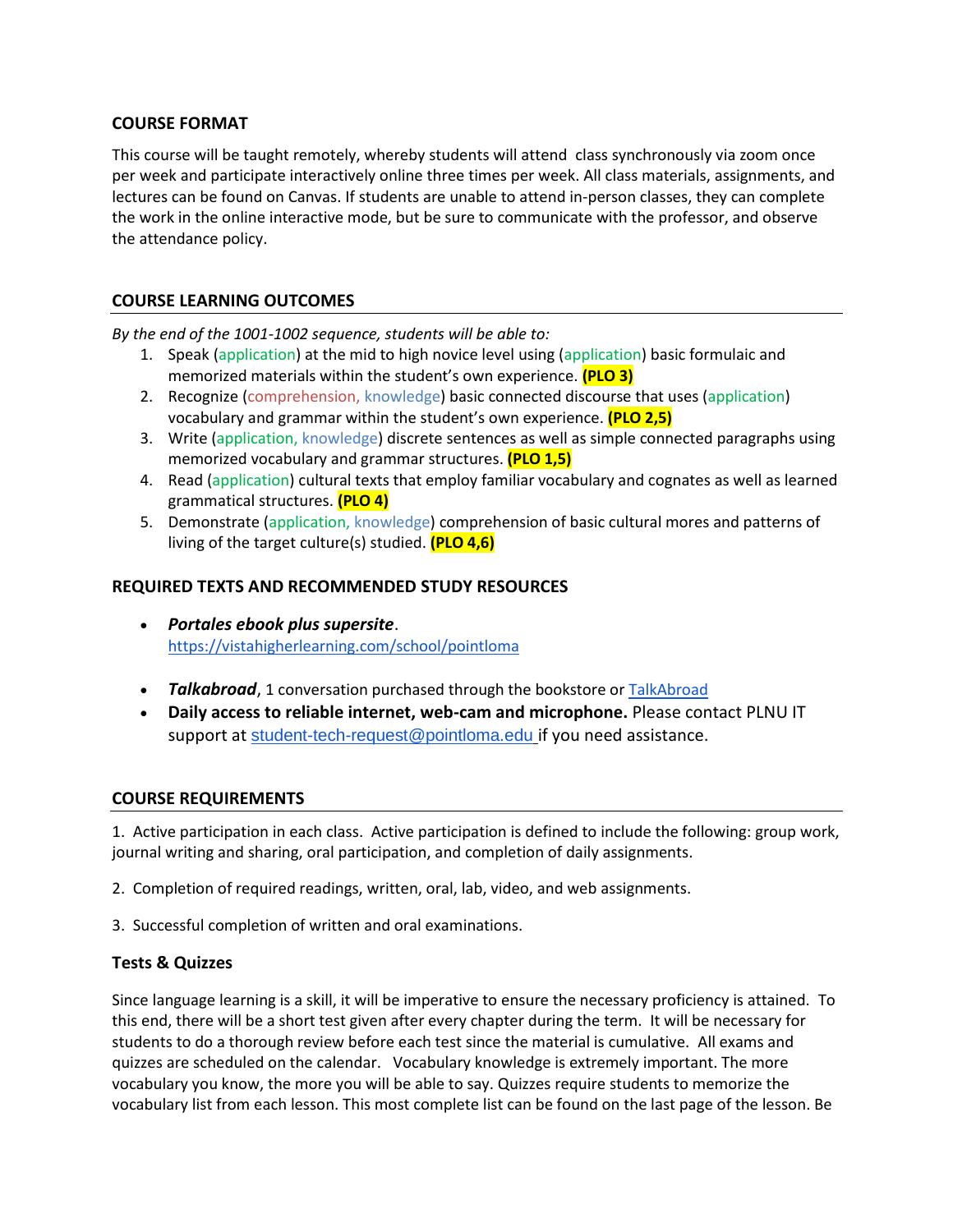sure to look up any **pages referred** in the last box of the vocabulary such as Expresiones útiles. The standard for knowledge in a foreign language is correct spelling; therefore, words must be spelled perfectly for credit. All vocabulary and structures used on assessments must be from your lessons. Structures and vocabulary from outside your lessons **will not** receive credit. **Please refrain from using Spanish dictionaries, Google translate, or any other assistance on assessments as this is considered academic dishonesty. It is imperative you take these at the scheduled times**. Please maintain clear and timely communication with your professor regarding any unforeseen emergencies you may have.

### **Homework**

In order to provide consistent input and practice, regular daily homework will be assigned on-line and can be found at your Portales website [http://vhlcentral.com](http://vhlcentral.com/) You will need to follow the instructions, and enroll in the appropriate course. Assignments are due by 11:59 p.m. PST on the date due, so please give yourself enough time to complete these before your clock runs out. This is especially important if you need to use the feature on vhlcentral.com "Ask your Instructor" for any questions on the homework. All assigned homework throughout will be **due on day noted per assignment.** This work **will not be accepted for late credit**. Further assignments and Discussions will be assigned through Canvas. Please read all instructions carefully, and be aware of due dates.

### **Cultural Assignments**

This grouping of assignments is designed to help you better understand the diversity and complexity of cultures of those who speak Spanish. By examining the cultural production of Hispanic voices, you will gain insight into their customs, experiences and worldview. These assignments will give you an opportunity to think more deeply about the global world and your role in it as you strive to learn another language, in order to better communicate and understand your "neighbor."

# **Talkabroad**

In addition, each student will be required to conduct one 30 minute conversation through [Talkabroad.com.](about:blank) There is a \$15 charge for a 30 minute conversation. This is part of your course materials. This conversation must be scheduled 36 hours in advance. Please schedule your conversation on time for the due date.

**The Language Laboratory** is used for classroom instruction. We will meet once a week in the Lab and will do a variety of exercises, see cultural material, etc. Check your schedule for meeting days.

### **COURSE CREDIT HOUR INFORMATION**

In the interest of providing sufficient time to accomplish the stated Course Learning Outcomes, this class meets the PLNU credit hour policy for a 4 unit class delivered over 15 weeks. It is anticipated that students will spend a minimum of 10 participation hours per credit hour on their coursework. For this course, students will spend an estimated 150 total hours meeting the course learning outcomes. The time estimations are provided in the Canvas modules.

# **ASSESSMENT AND GRADING**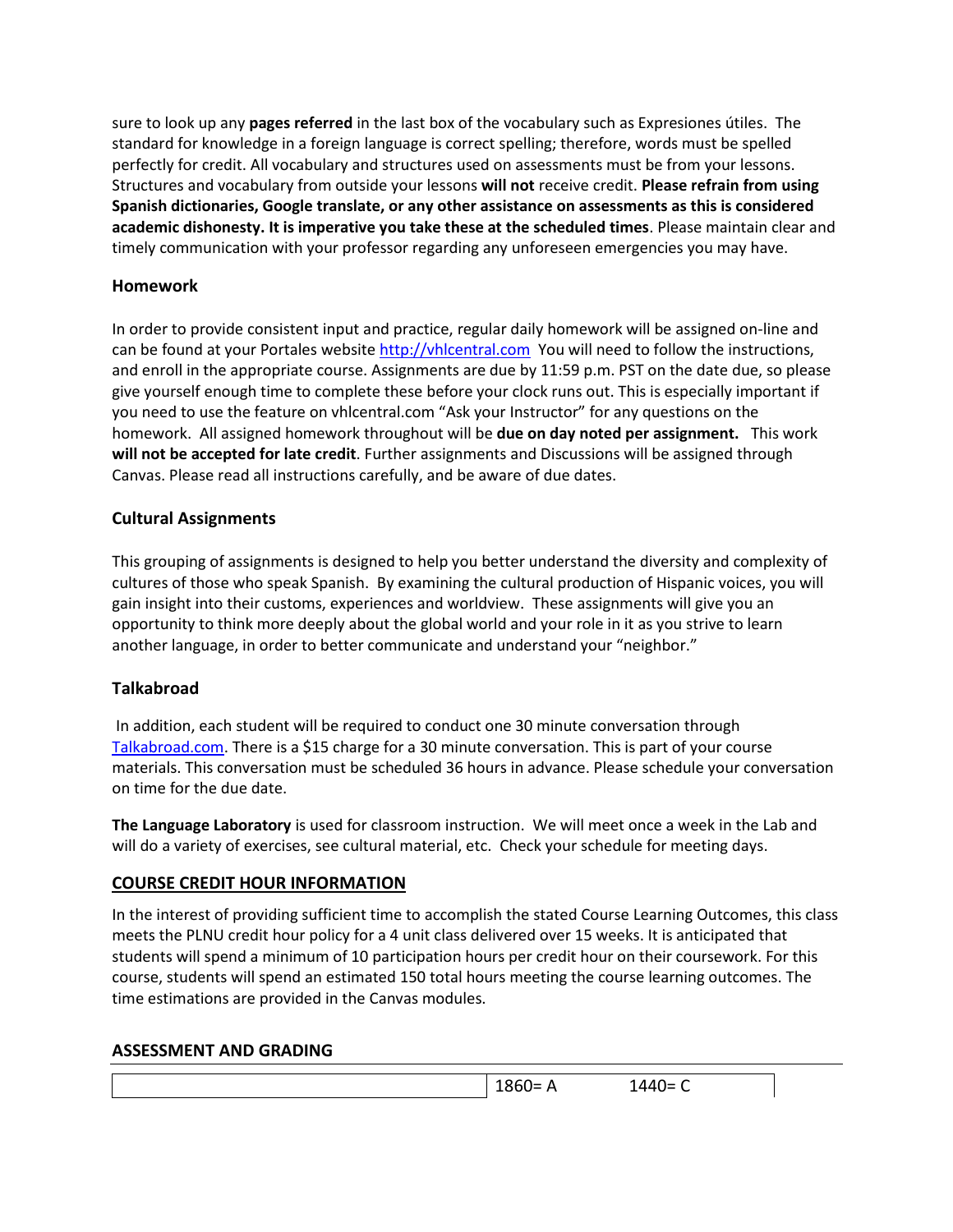|                                                  |     | $1800 = A -$                                                     | $1400 = C -$ |  |
|--------------------------------------------------|-----|------------------------------------------------------------------|--------------|--|
| <b>Homework</b>                                  | 200 | $1760 = B +$                                                     | $1360 = D +$ |  |
| <b>Quizzes</b>                                   | 200 | $1249 = D$<br>$1640 = B$                                         |              |  |
| <b>Cultural Assignments</b>                      | 200 | $1600 = B -$<br>$1200 = D -$<br>1199 & Below = F<br>$1560 = C +$ |              |  |
| <b>Canvas Discussions and partner Activities</b> | 300 |                                                                  |              |  |
| <b>Talk-Abroad</b>                               | 100 |                                                                  |              |  |
| <b>Exams</b>                                     | 800 |                                                                  |              |  |
| <b>Final Project</b>                             | 200 |                                                                  |              |  |
|                                                  |     |                                                                  |              |  |
| <b>Total 2000</b>                                |     |                                                                  |              |  |

#### **FINAL EXAMINATION POLICY**

Successful completion of this class requires taking the final examination **on its scheduled day**. The final examination schedule is posted on th[e Class Schedules](http://www.pointloma.edu/experience/academics/class-schedules) site. No requests for early examinations or alternative days will be approved.

#### **PLNU COPYRIGHT POLICY**

Point Loma Nazarene University, as a non-profit educational institution, is entitled by law to use materials protected by the US Copyright Act for classroom education. Any use of those materials outside the class may violate the law.

#### **PLNU ACADEMIC HONESTY POLICY**

Students should demonstrate academic honesty by doing original work and by giving appropriate credit to the ideas of others. Academic dishonesty is the act of presenting information, ideas, and/or concepts as one's own when in reality they are the results of another person's creativity and effort. A faculty member who believes a situation involving academic dishonesty has been detected may assign a failing grade for that assignment or examination, or, depending on the seriousness of the offense, for the course. Faculty should follow and students may appeal using the procedure in the university Catalog. Se[e Academic Policies](http://catalog.pointloma.edu/content.php?catoid=18&navoid=1278) for definitions of kinds of academic dishonesty and for further policy information.

#### **PLNU ACADEMIC ACCOMMODATIONS POLICY**

While all students are expected to meet the minimum standards for completion of this course as established by the instructor, students with disabilities may require academic adjustments, modifications or auxiliary aids/services. At Point Loma Nazarene University (PLNU), these students are requested to register with the Disability Resource Center (DRC), located in the Bond Academic Center. [\(DRC@pointloma.edu](mailto:DRC@pointloma.edu) or 619-849-2486). The DRC's policies and procedures for assisting such students in the development of an appropriate academic adjustment plan (AP) allows PLNU to comply with Section 504 of the Rehabilitation Act and the Americans with Disabilities Act. Section 504 (a) prohibits discrimination against students with special needs and guarantees all qualified students equal access to and benefits of PLNU programs and activities. After the student files the required documentation, the DRC, in conjunction with the student, will develop an AP to meet that student's specific learning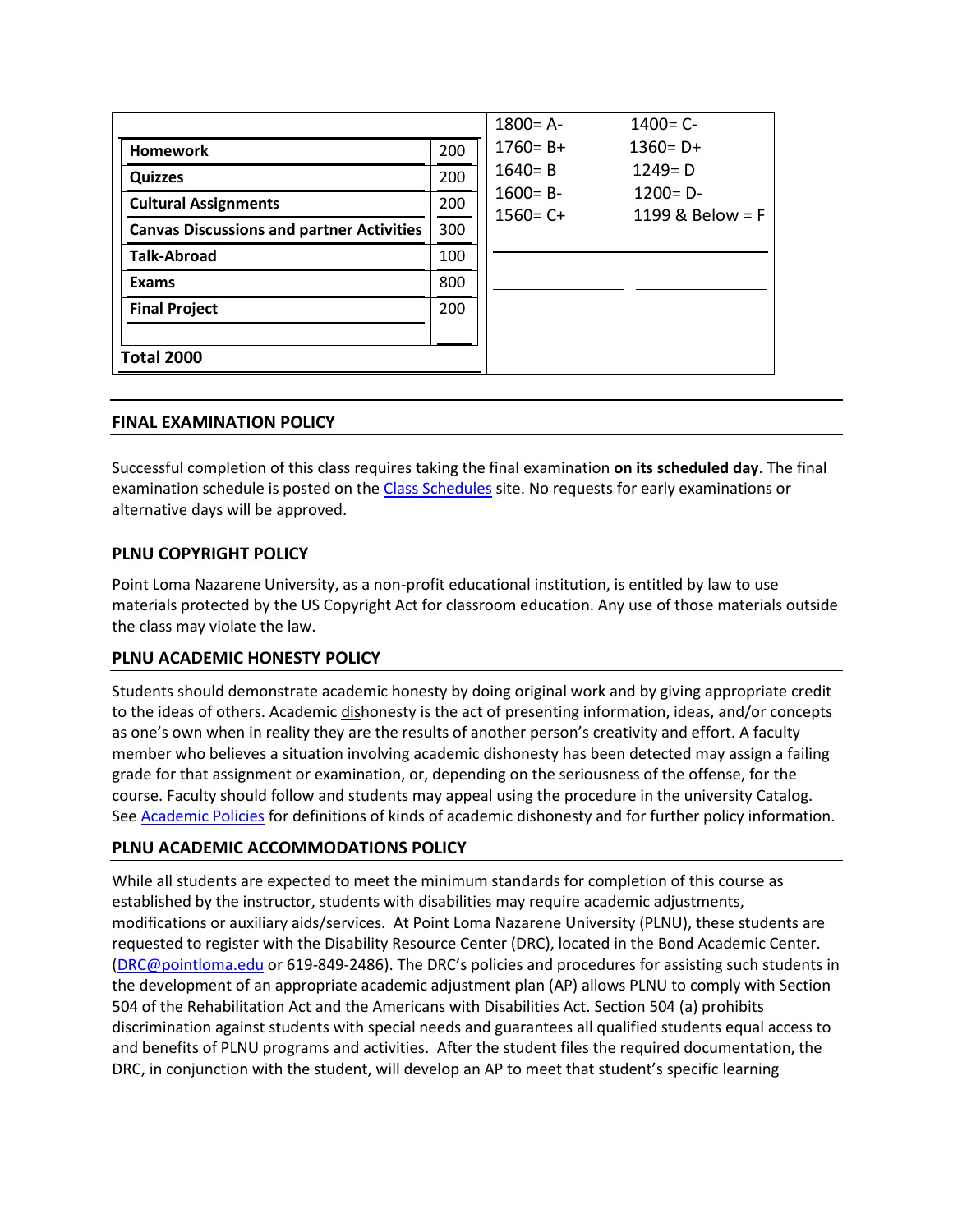needs. The DRC will thereafter email the student's AP to all faculty who teach courses in which the student is enrolled each semester. The AP must be implemented in all such courses. If students do not wish to avail themselves of some or all of the elements of their AP in a particular course, it is the responsibility of those students to notify their professor in that course. PLNU highly recommends that DRC students speak with their professors during the first two weeks of each semester about the applicability of their AP in that particular course and/or if they do not desire to take advantage of some or all of the elements of their AP in that course.

## **PLNU ATTENDANCE AND PARTICIPATION POLICY**

Regular and punctual attendance at all **synchronous** class sessions is considered essential to optimum academic achievement. If the student is absent for more than 10 percent of class sessions (virtual or face-to-face), the faculty member will issue a written warning of de-enrollment. If the absences exceed 20 percent, the student may be de-enrolled without notice until the university drop date or, after that date, receive the appropriate grade for their work and participation. In some courses, a portion of the credit hour content will be delivered **asynchronously** and attendance will be determined by submitting the assignments by the posted due dates. See **Academic Policies** in the Undergraduate Academic Catalog. If absences exceed these limits but are due to university excused health issues, an exception will be granted.

#### **Asynchronous Attendance/Participation Definition**

A day of attendance in asynchronous content is determined as contributing a substantive note, assignment, discussion, or submission by the posted due date. Failure to meet these standards will result in an absence for that day. Instructors will determine how many asynchronous attendance days are required each week.

### **SPIRITUAL CARE**

Please be aware PLNU strives to be a place where you grow as whole persons. To this end, we provide resources for our students to encounter God and grow in their Christian faith.

If students have questions, a desire to meet with the chaplain or have prayer requests you can contact the **Office of Spiritual Development** 

### **USE OF TECHNOLOGY**

In order to be successful in the online environment, you'll need to meet the minimum technology and system requirements; please refer to the *[Technology and System Requirements](https://help.pointloma.edu/TDClient/1808/Portal/KB/ArticleDet?ID=108349)* information. Additionally, students are required to have headphone speakers compatible with their computer available to use. If a student is in need of technological resources please contact [student-tech](mailto:student-tech-request@pointloma.edu)[request@pointloma.edu.](mailto:student-tech-request@pointloma.edu)

Problems with technology do not relieve you of the responsibility of participating, turning in your assignments, or completing your class work.

### **COURSE SCHEDULE AND ASSIGNMENTS**

**Fall 2020** *Calendario*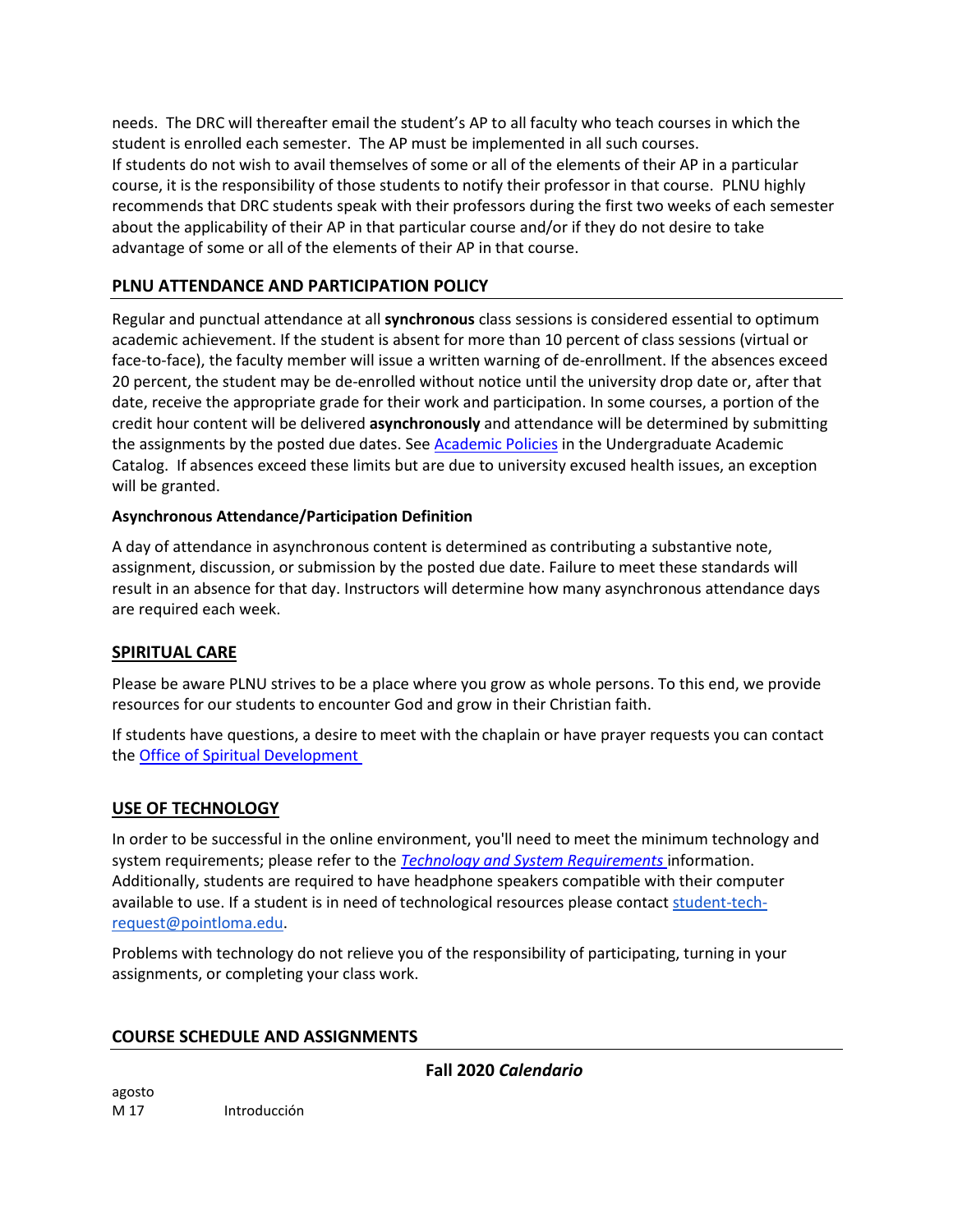| W 19                  | Capítulo 1                             |  |  |  |  |
|-----------------------|----------------------------------------|--|--|--|--|
| Th 20                 | Capítulo 1                             |  |  |  |  |
| F 21                  | Capítulo 1                             |  |  |  |  |
| M 24                  | Cap. 1 Prueba de vocabulario           |  |  |  |  |
| W 26                  | Cap. 1                                 |  |  |  |  |
| <b>TH 27</b>          | Examen Cap. 1                          |  |  |  |  |
| F 28                  | Cap. 2                                 |  |  |  |  |
| M 31                  | Cap. 2                                 |  |  |  |  |
| septiembre            |                                        |  |  |  |  |
| W <sub>2</sub>        | Cap. 2                                 |  |  |  |  |
| TH <sub>3</sub><br>F4 | Cap. 2 Prueba de vocabulario<br>Cap. 2 |  |  |  |  |
| <b>M7</b>             | Examen Cap. 2                          |  |  |  |  |
| W9                    | Cap. 3                                 |  |  |  |  |
| <b>TH10</b>           | Cap.3                                  |  |  |  |  |
| F11                   | Cap. 3                                 |  |  |  |  |
| M 14                  | Cap. 3 Prueba de vocabulario           |  |  |  |  |
| W 16                  | Cap. 3                                 |  |  |  |  |
| <b>TH 17</b>          | Examen Cap. 3                          |  |  |  |  |
| F 18                  | Cap. 4                                 |  |  |  |  |
| M 21                  | Cap. 4                                 |  |  |  |  |
| W 23                  | Cap. 4                                 |  |  |  |  |
| <b>TH 24</b>          | Cap. 4 Prueba de vocabulario           |  |  |  |  |
| F25                   | Cap. 4                                 |  |  |  |  |
| M 28                  | Examen Cap. 4                          |  |  |  |  |
| W 30                  | Cap. 5                                 |  |  |  |  |
| octubre               |                                        |  |  |  |  |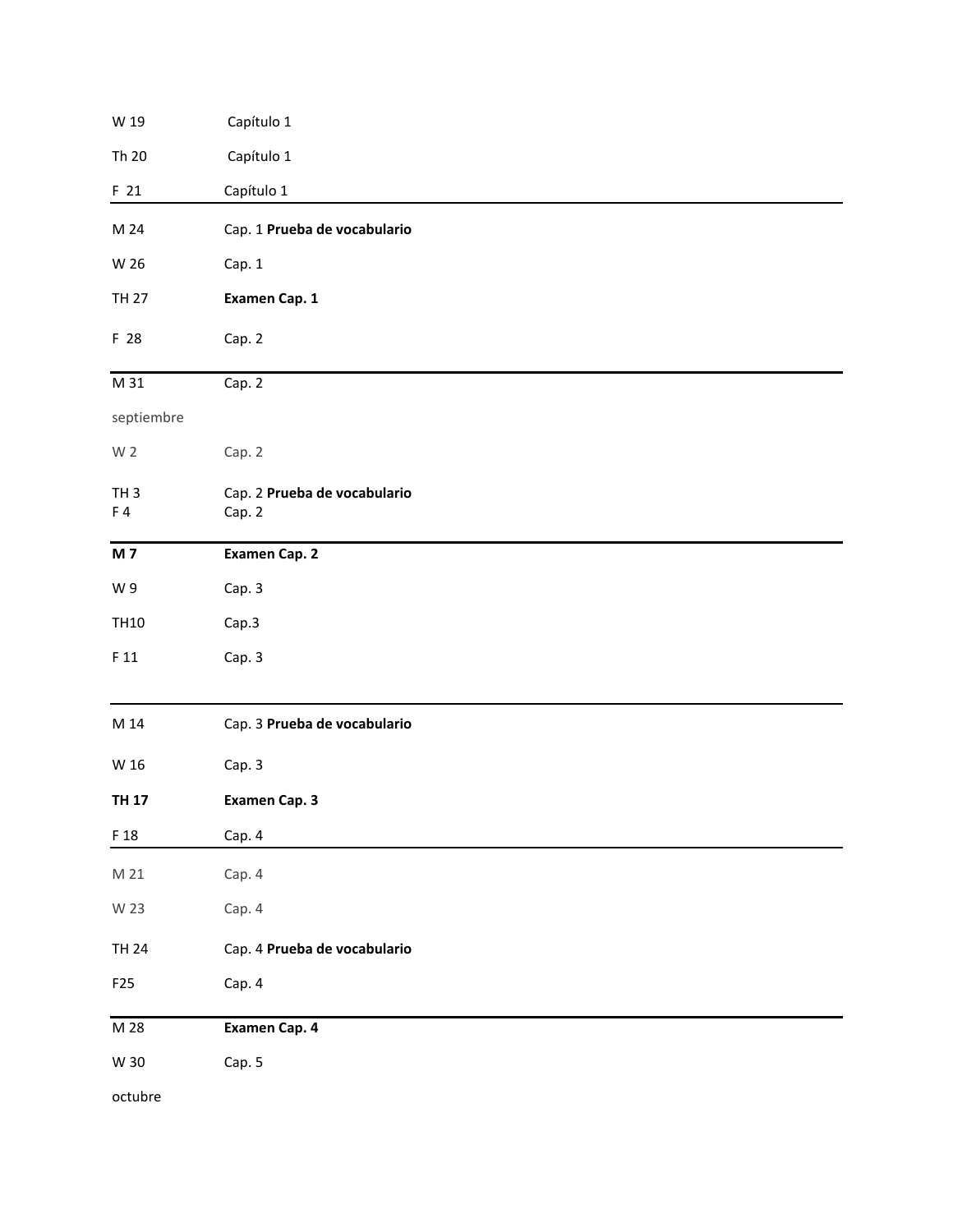|       | $TH1$           |        | Cap. 5                       |
|-------|-----------------|--------|------------------------------|
|       | F <sub>2</sub>  |        | Cap. 5                       |
|       | M 5             |        | Cap. 5 Prueba de vocabulario |
|       | W 7             |        | Cap. 5                       |
|       | TH <sub>8</sub> |        | Examen Cap. 5                |
|       | F9              |        | Cultural assignment          |
|       | M 12            |        | Cap. 6                       |
|       | W 14            |        | Cap. 6                       |
|       | <b>TH 15</b>    |        | Cap. 6                       |
|       | F 16            |        | Cap. 6                       |
|       |                 |        |                              |
|       | M 19            |        | Cap. 6 Prueba de vocabulario |
|       | W 21            |        | Cap. 6                       |
|       | <b>TH 22</b>    |        | Examen Cap. 6                |
|       | F 23            |        | Cap. 7                       |
|       | M 26            |        | Cap. 7                       |
| W 28  |                 | Cap 7  |                              |
| TH 29 |                 | Cap. 7 |                              |
| F 30  |                 | Cap. 7 |                              |
|       | noviembre       |        |                              |
|       | M <sub>2</sub>  |        | Cap. 7 Prueba de vocabulario |
|       | W 4             |        | Cap. 7                       |
|       | TH <sub>5</sub> |        | <b>Examen Cap. 7</b>         |
|       | F <sub>6</sub>  |        | Cap. 8                       |
|       | M 9             |        | Cap. 8                       |
|       | W <sub>11</sub> |        | Cap.8                        |
|       | <b>TH 12</b>    |        | Cap. 8 Prueba de vocabulario |
|       | F 13            |        | Cap. 8                       |
|       | M 16            |        | Cap. 8                       |